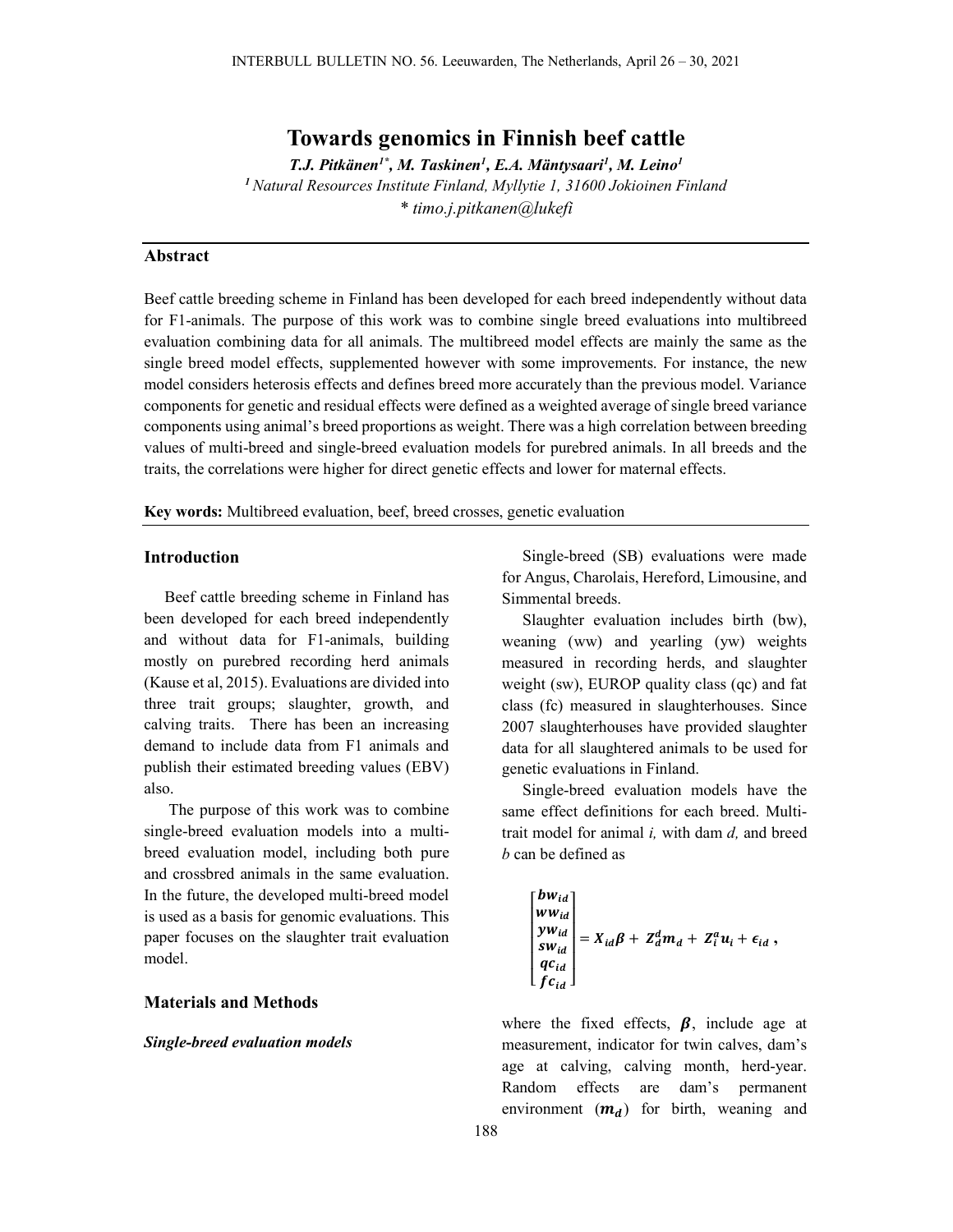yearling weights, and genetic effect  $(u_i)$ . Matrices  $Z_d^d$  and  $Z_i^a$  are incidence matrices for maternal, and direct genetic effects, respectively. Variance components and pedigree are breed-specific:

$$
var\begin{bmatrix} m \\ u \\ \epsilon \end{bmatrix} = \begin{bmatrix} I \otimes P_b & \\ & A_b \otimes G_b & \\ & I \otimes \Sigma_b \end{bmatrix}
$$

#### Multibreed evaluation model

The goals for multi-breed (MB) model were the following: all animals are included in the evaluation, high correlation within breed on EBVs between SB and MB evaluations for purebred animals, and logical differences between breeds in breeding values.

For each animal, breed proportions of 5 main breeds and 'other breed' were approximated in 25% quantities. The animal was considered as a purebred if its main breed share was higher than 87.5%. This definition is more accurate than the one used in the single breed evaluation where an animal's breed was defined according to its sire breed.

## Fixed effects for the MB evaluation

We had several prerequisites for the MB models. Fixed effects should not model breed means, i.e. differences between breeds should be directed into breeding values. However, fixed effects should allow the means of cows and bulls differ and allow the difference between cows and bulls to vary between breeds.

Due to this, the effect of a sex in the MB model, for instance, was defined as

$$
\begin{cases} c_{bull} & , for \: bulbs \\ \sum_{b=1}^{6} p_{ib}c_b & , for \: cows \end{cases}
$$

Thus, all bulls regardless of their breed obtain the same effect,  $c_{bull}$ . For a cow i, the effect of the sex is a weighted average of the purebred effects,  $c<sub>b</sub>$ , weighted by cow's breed proportions,  $p_{ih}$ .

Similar breed proportion interactions were applied for the age of the dam at calving and birth month effects. For those effects, the most common effect class was defined without any breed interaction and the rest effect classes were defined as a weighted average of the purebred effects.

To account the crossbreeding effects, total heterosis, a total recombination loss, and heterosis coefficients for the 10 main breed crosses were included as the fixed effects in the model (Lidauer et. al, 2006).

## Random effects for the MB evaluation

 Model has three random effects; dam's permanent environment, genetic effect, and residual effect.

For dam's permanent environment effect the covariance matrix,  $P$ , was defined as an average of covariance matrices of purebreds,  $P =$  $\sum_{b=1}^{5} P_b$  /5. Thus, it does not depend on the breed of the dam.

For the genetic and residual effects, the covariance matrices for an animal  $i$  and breed  $p$ having breed proportions  $p_{ib}$ , were defined as a weighted average of the purebreed variance components;

$$
G_{ib} = \sum_{b=1}^{6} p_{ib} G_b, R_{ib} = \sum_{b=1}^{6} p_{ib} R_b,
$$

where  $G_{ib}$  and  $R_{ib}$  are the covariance matrices for genetic and residual effects, respectively. The covariance matrix for the 'other breed' was defined as an average of the SB covariance matrices.

### Multibreed evaluation model

The multi-breed model was defined as

$$
y_{id} = \widetilde{X}_{id}\widetilde{\beta} + \widetilde{Z}_{d}^{d}\widetilde{m}_{d} + \widetilde{Z}_{i}^{a}\widetilde{u}_{i} + \widetilde{\epsilon}_{id},
$$

where  $\tilde{\beta}$  is a vector of the fixed effects as defined earlier,  $\tilde{m}_d$  a random maternal effect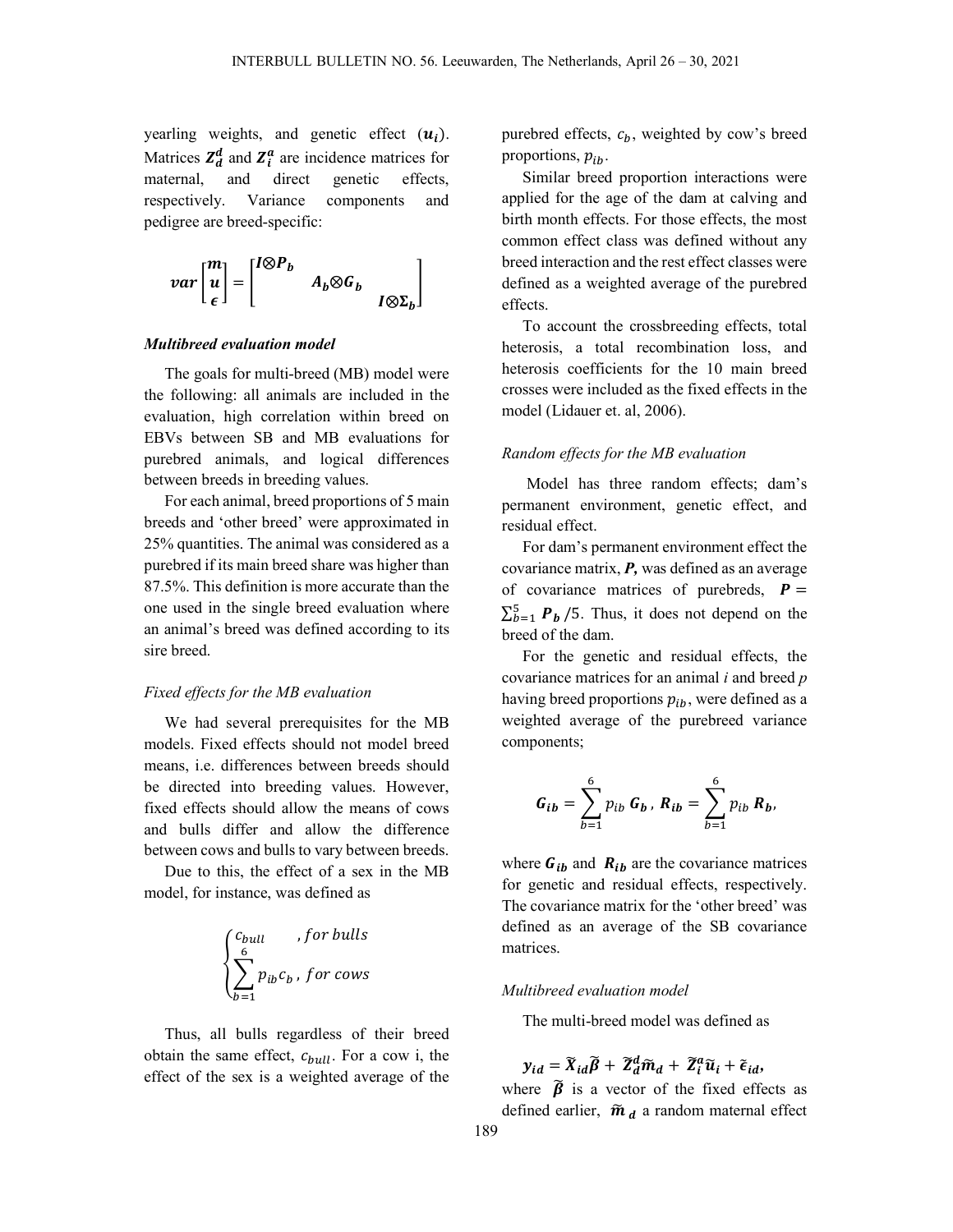

Figure 1. Comparison of breeding values between single-breed and multibreed evaluations for pure Hereford animals from recording herds.

for birth, weaning and yearling weights, and  $\widetilde{u}_i$ a random genetic effect, with variance

$$
var\begin{bmatrix} \widetilde{m} \\ \widetilde{u} \\ \widetilde{\epsilon} \end{bmatrix} = \begin{bmatrix} I \otimes P \\ & A \otimes I \\ & I \otimes \Sigma \end{bmatrix},
$$

where  $\Sigma$  is a block diagonal matrix with residual covariance matrices  $R_{ib}$  on the diagonal and A is the relationship matrix.  $\tilde{Z}_d^d$  is an incidence matrix for a dam. Due to technical reasons, the breed dependent co-variance matrix for the genetic effect was modelled using Cholesky factorization of the covariance matrix  $G_{ib}$  as a covariate for each animal. Thus,  $\tilde{Z}_i^a$  is an upper triangular matrix, such that  $var(\tilde{Z}_i^a \tilde{u}_i) =$  $\widetilde{Z}_i^a I \widetilde{Z}_i^{a'} = G_{ib}$ . Breeding values for an animal *i* in the multibreed model were defined as  $\tilde{Z}_i^a$  $\widehat{\widetilde{u}}_i.$ 

All the models were fitted using a MiX99 software suite (MiX99 Development Team, 2021).

# Results & Discussion

Breeding values of purebred animals were compared between the original SB models, and the MB model using various plots and statistics. An example of a such plot for Hereford is presented in Figure 1.

Based on the figure the correlations between MB and SB evaluations were high for all traits. Weight traits had the highest correlations, ranging from 0.97 to 0.98. The lowest correlations were 0.93 for EUROP quality, and 0.90 for EUROP fat classifications.

Corresponding results were observed for the other breeds. Genetic trends of the traits were very similar between MB and SB evaluations